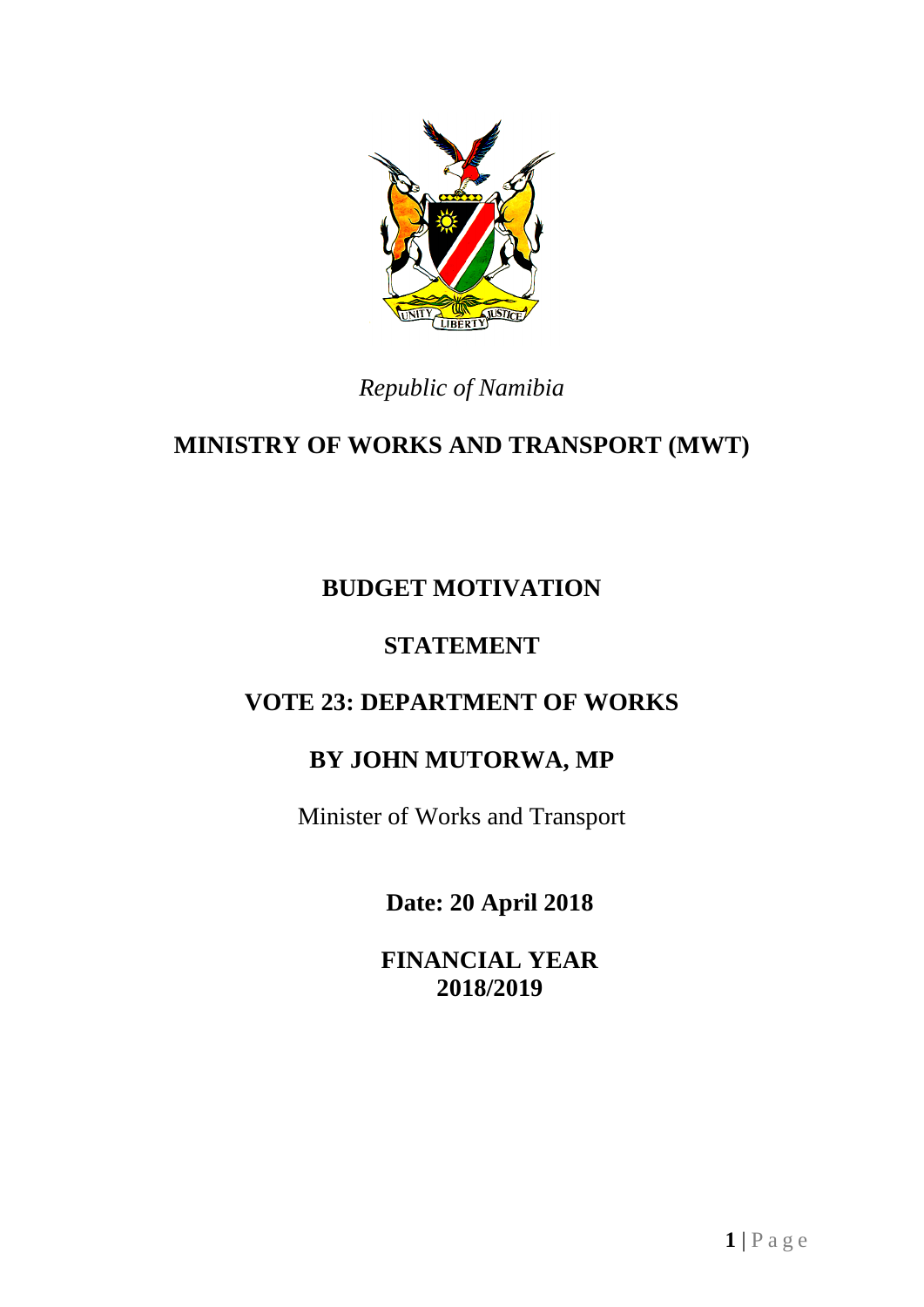## **CONTENTS**

| 2. Programme 01: Construction and Building Regulations (GRN)  4    |  |
|--------------------------------------------------------------------|--|
| 3. Programme 02: Provision of Office Accommodation Requirements  5 |  |
|                                                                    |  |
|                                                                    |  |
|                                                                    |  |
|                                                                    |  |
|                                                                    |  |
|                                                                    |  |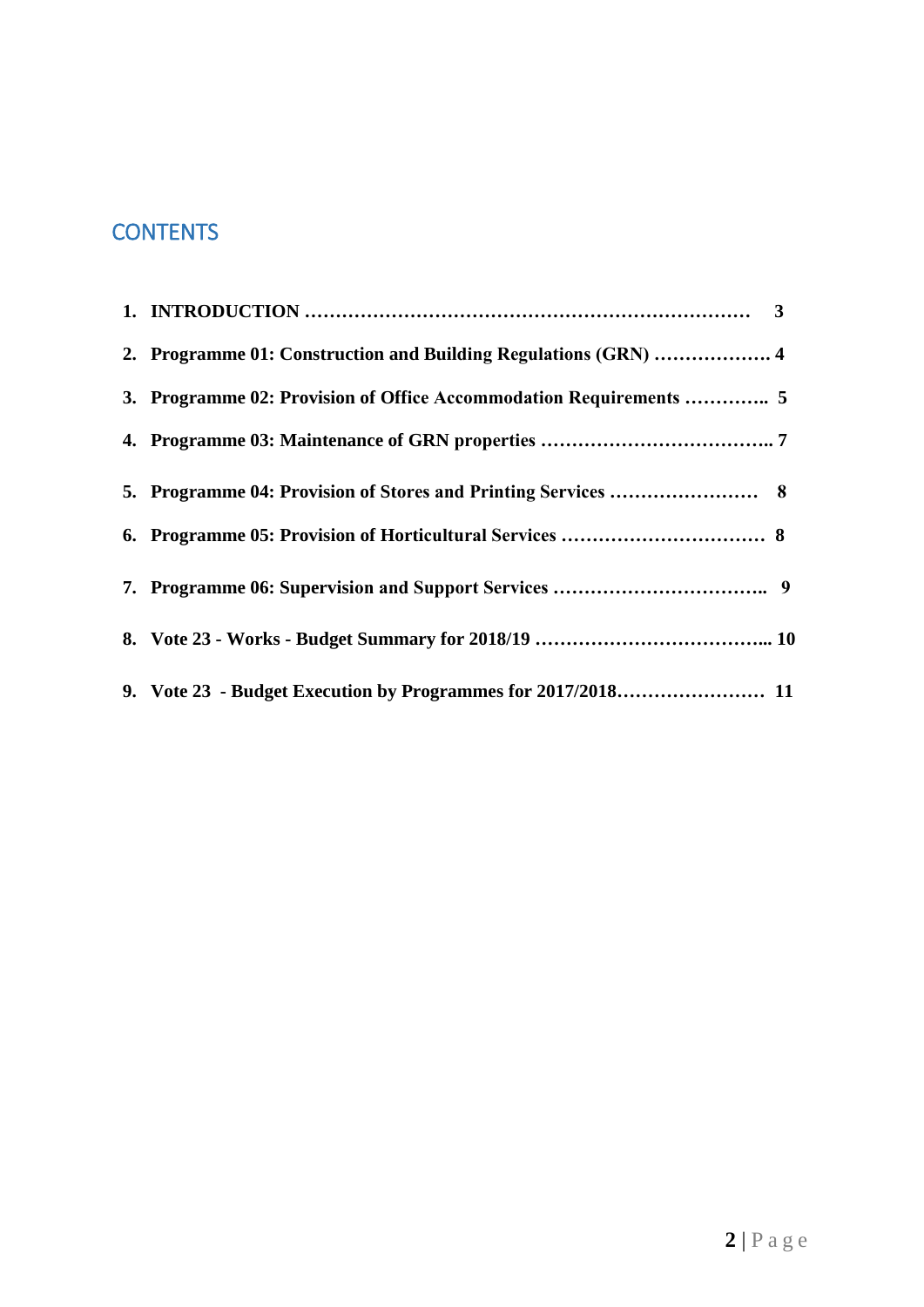## **1. INTRODUCTION**

## **Honourable Chairperson of the Whole House Committee, Honourable and distinguished members of this August house.**

It is my distinct honour to present to you Vote 23, being the Department of Works under the umbrella of the Ministry of Works and Transport, for the 2018/2019 Financial Year. From the onset, allow me Honourable members to join others, in congratulating Honourable Calle Schlettwein, Minister of Finance and Honourable Obeth Kandjoze, Minister of Economic Planning and their team of experts for crafting a well-balanced budget under the current economic situation in which Namibia finds itself. I also want to express my gratitude to staff members of our Ministry for having devoted much of their time and expertise to craft this budget. The budget indeed endeavours to address the prevailing socioeconomic challenges being experienced by our nation. As much as the country is experiencing high demand for infrastructure development and given the economic hardship we face as a nation, the Ministry will endeavour to forge ahead with the provision of the most desired modern infrastructure.

## **Honourable Chairperson of the Whole House Committee, Honourable and distinguished members of this August house.**

Honourable members, the mandate of the Department of Works is to develop, implement and regulate sectorial policies related to construction, ensure infrastructure development; and effective maintenance of fixed and non-fixed State assets. In addition, it must promulgate and regulate Legislative Acts related to the provision of Architects, Quantity Surveyors and Engineering Services to the public. It further provides technical advice and services, about the implementation of Buildings Construction Capital Projects, to government offices and ensure proper administration of all construction works being performed by Contractors. The Department also make provision for standard stock, material supplies, lithographic services, reproduction and auction services to all OMA's. The programmes under this vote are therefore built around these core responsibilities.

This mandate guides the Department's endeavours to ensure the provision of safe and well-maintained infrastructure which must be responsive to the socioeconomic needs of our country. To address and achieve the Departmental programmes stated earlier, infrastructure development, Asset Management and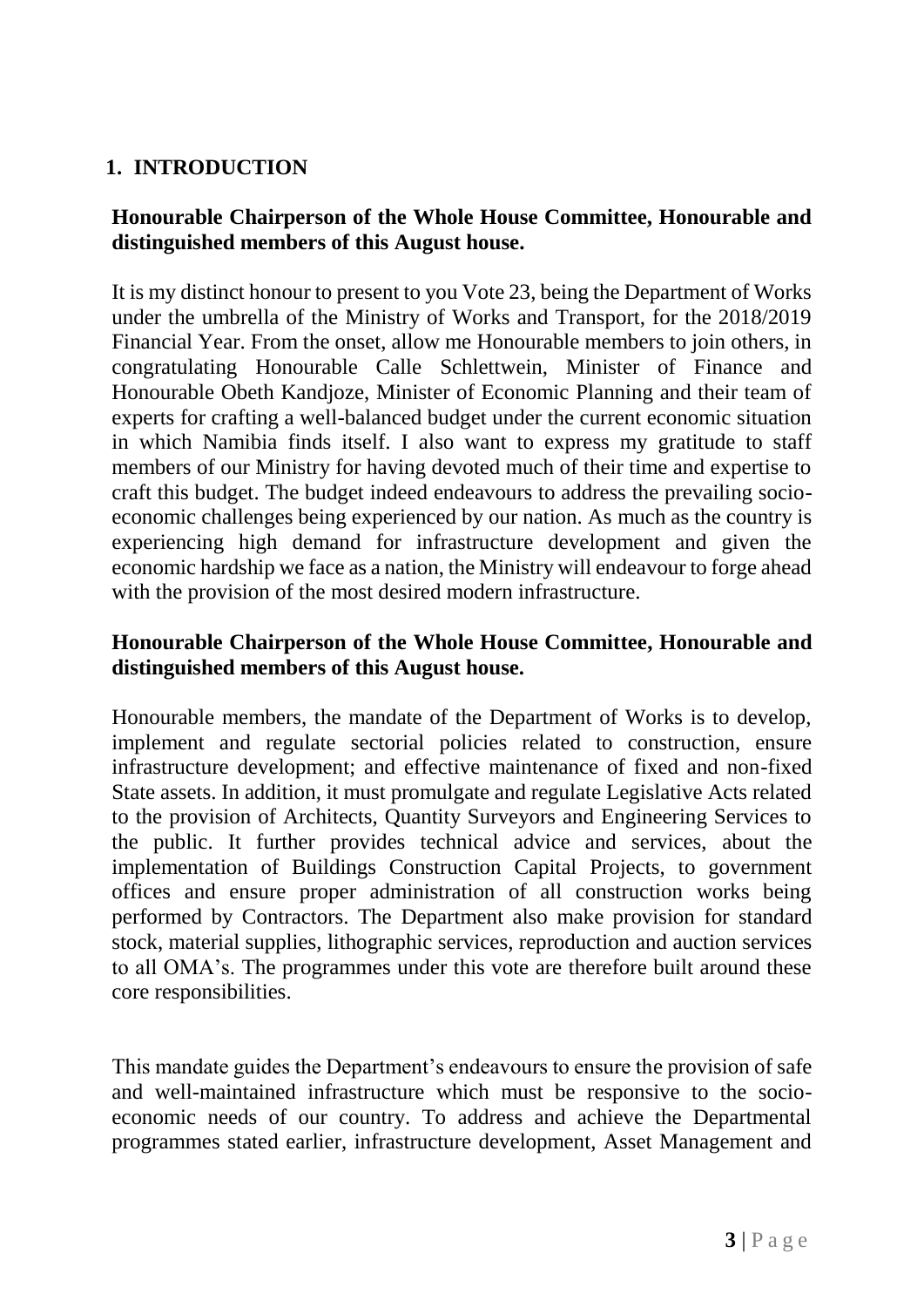ensuring responsive and compliant regulatory framework have been adopted as the Strategic objectives to be achieved through budgetary provisions.

Honourable members, the Department of Works budget caters for SIX (6) programmes which serves as the core responsibilities. These programmes are:

*Programme 01: Construction and Building Regulations (Government) Programme 02: Provision of Office Accommodation Requirements Programme 03: Maintenance of Government properties Programme 04: Provision of Stores and Printing Services Programme 05: Provision of Horticultural Services Programme 06: Policy Co-ordination and Support Services*

### **Honourable Chairperson of the Whole House Committee, Honourable and distinguished members of this August house.**

On behalf of our Ministry, please allow me to introduce the total budgetary requirements for the Department of Works for the financial year 2018/2019.

The total amount of **Six hundred sixty - two million, two hundred thirty seven thousand Namibia Dollars** (**N\$ 662 237 000)** is budgeted for 2018/2019 financial year, from which the total amount of **Six hundred and forty million, Eight hundred and sixty thousand Namibia Dollars** (**N\$ 640 860 000)** representing **96.8%** of the total budget will go into operational activities.

The remaining **Twenty one million, Three hundred seventy seven thousand Namibia Dollars** (N\$ **21 377 000)** which represents **3.2%** of the total budget will be spent on capital related investments.

## **PROGRAM 01: CONSTRUCTION AND BUILDING REGULATIONS (GRN)**

#### **Honourable Chairperson of the Whole House Committee, Honourable and distinguished members of this August house.**

The purpose of this programme is to successfully plan, supervise, monitor and finally hand over to Line Ministries completed capital construction projects, renovated and upgraded Government buildings and properly maintained electrical and mechanical systems in buildings. The programmes further monitors the construction work by contractors on Government projects including office buildings and service centres.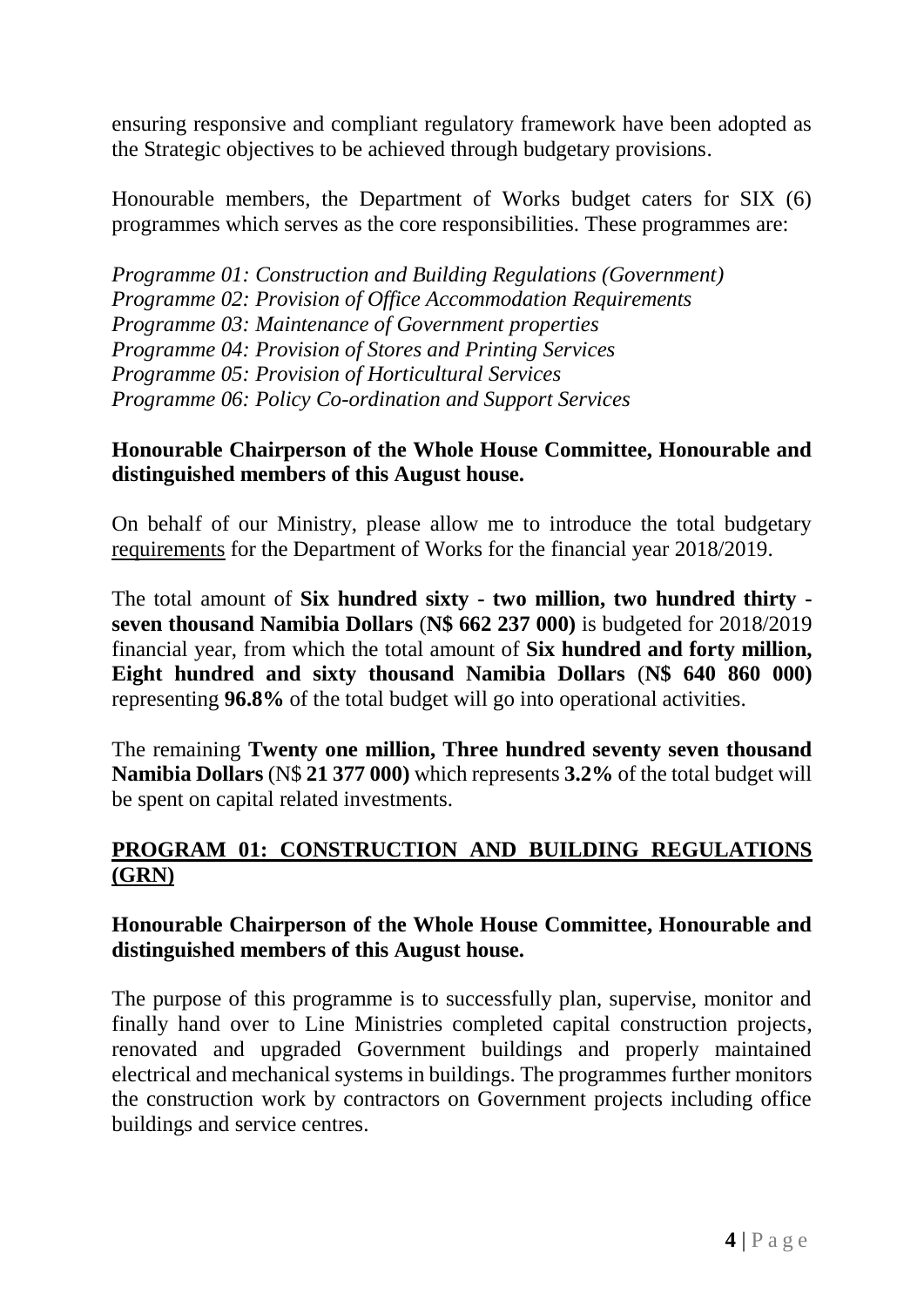The Program is actively involved in regulating, coordinating and initiating building quality and technical standards to an average of 350 projects, running concurrently during any given financial year.

During the period under review, the Ministry once again successfully managed a variety of ongoing capital construction projects on behalf of line Ministries worth more than N\$2.5 billion. The Ministry has now introduced the building construction project cycle to guide the budgeting process by line Ministries. The building project cycle approach successfully contributed to realistic and balanced implementation of capital projects and programmes on the development budget for the 2017/18 financial year.

This program supports Photo-Voltaic Systems, allowing for basic power; lights and hot water, are installed and / or refurbished in existing Government schools and clinics in remote areas where the National electrification grid does not reach. Provision has been made in the 2018/19 financial year for the installation of photo-voltaic systems at government facilities without connections to the national grid in the Oshana, Ohangwena and //Karas Regions. Beneficiaries of the photovoltaic systems are determined by means of engagement between the Ministry of Education - Regional Councils, Ministry of Works & Transport and Ministry of Mines & Energy.

*For this program, I request an amount of eighty-five million, seven hundred and five thousand Namibia dollars (N\$ 85 705 000) to be allocated to the Construction and Building Regulation GRN programme.*

## **PROGRAM 02: PROVISION OF OFFICE ACCOMMODATION REQUIREMENTS**

## **Honourable Chairperson of the Whole House Committee, Honourable and distinguished members of this August house.**

This Program provides for the office accommodation requirements of all Ministries/Offices/Agencies. It also includes the acquisition, management and control of accommodation through assigning of government houses for the use by ministries, as well as the provision of staff housing of government officials.

The Ministry handles the transactions pertaining to the procurement, expropriation, exchange and disposal of property on behalf of Government, under this programme,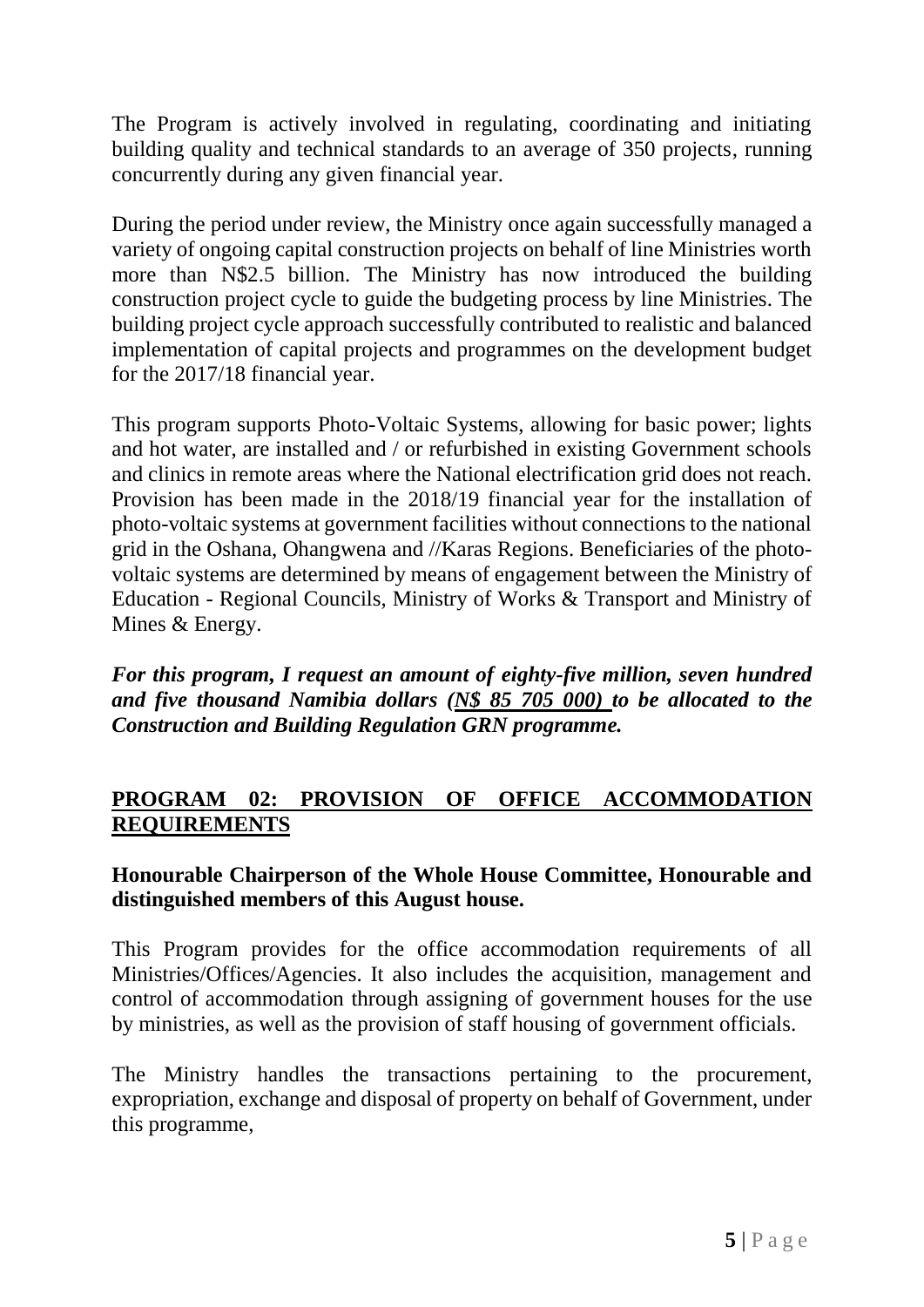Cabinet Decisions No  $23<sup>rd</sup>$  /23.08.98/001 and  $9<sup>th</sup>$  /20.04.99/005 wherein Cabinet resolved that some Government houses be alienated to sitting tenants under specific modalities, rules and regulations was expected to run for a period of three (3) to five (5) years; However, the gradual sale of non-assigned government houses is still ongoing, even though it was supposed to have lasted five (5) years maximum.

Since the implementation of the Alienation scheme, the Ministry sold **1256 houses** and **generated N\$331 883 624 up to 31st March 2018**. The valuations of these properties are conducted by the valuators in the Ministry of Land Reform. It is interesting to note zero valuations of these properties were carried out during the 2017/19 FY. The Ministry is also addressing the issue of government properties which were either erroneously transferred to Local Authorities or simply taken over without Treasury Authorisation.

This Program is inclusive of the operational budget (of the utilities vote) meant for paying rates and taxes to service providers for all Government Owned Properties, an amount of *Thirty-five million Namibia dollars (N\$35 000 000) will be allocated while a fifty-five million Namibia dollars (N\$ 55 000 000) will be short to meet the service obligations.*

*Similarly, for the (Property Rental and Related charges- vote) still under the operation budget of this programme;* used for the financing of the rental of offices accommodation on behalf of Offices/ Ministries/ Agencies, *only One hundred and sixty-nine million, four hundred and ninety-eight thousand Namibia dollars (N\$ 169 498 000) will be allocated while an amount of One hundred and thirty million, Five hundred and two thousand Namibia Dollars (N\$130 502 000) will be needed to meet contractual obligations for the FY 2018/19.*

The program further includes the facilitation on land purchasing for development and property assessment studies on behalf of OMA's.

*For this program, I request an amount of two hundred and thirteen million, fifteen thousand Namibia dollars (N\$ 213 015 000) to be allocated to the Provision of Office accommodation requirements programme.*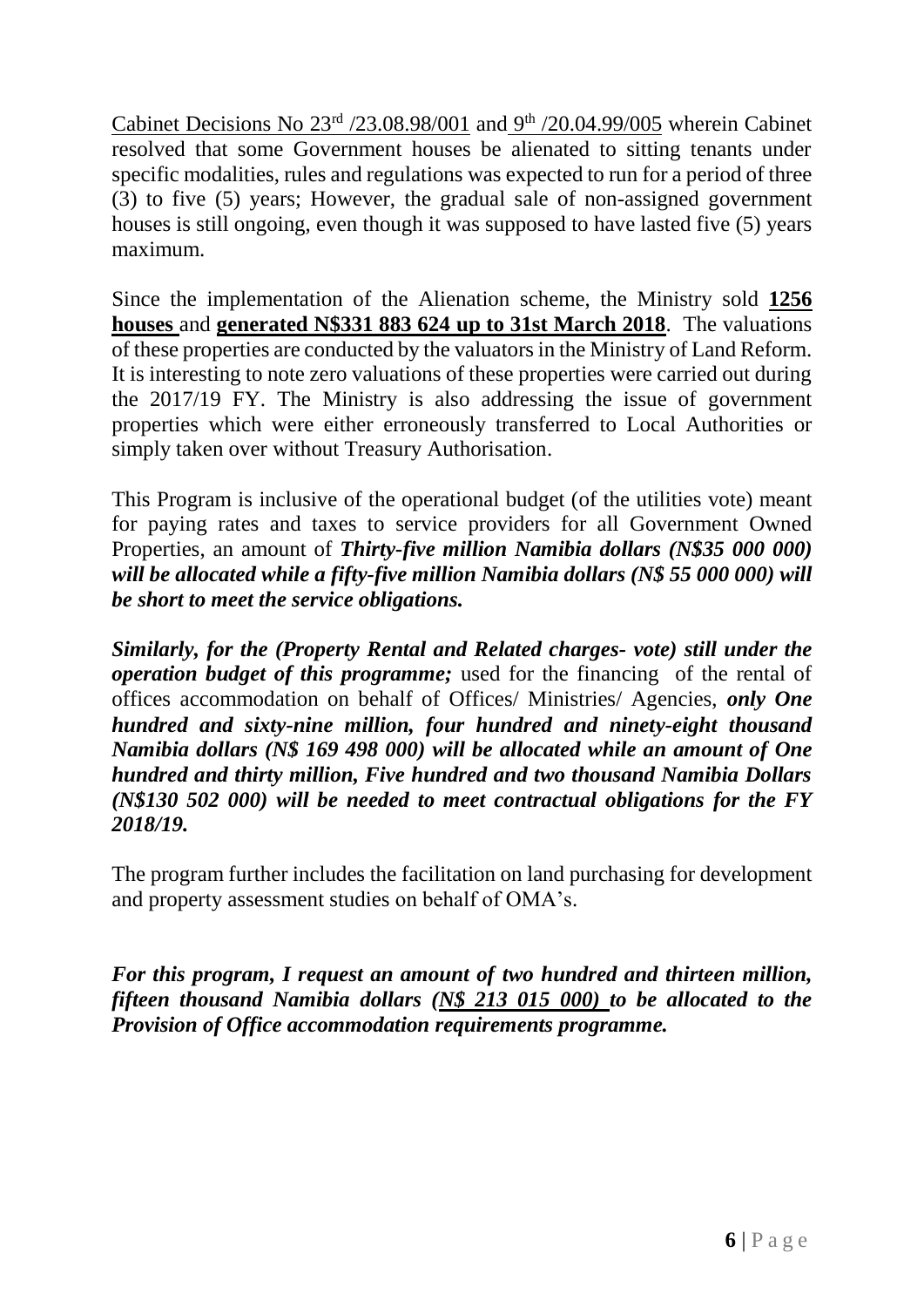## **PROGRAM 03: MAINTENANCE OF GOVERNMENT PROPERTIES**

## **Honourable Chairperson of the Whole House Committee, Honourable and distinguished members of this August house.**

The purpose of this program is to ensure sustainable and reliable maintenance and rehabilitation of existing Government properties and related infrastructure to the best possible standard. The servicing, maintaining and overhauling of water pumps and generator sets as well as the rehabilitation of other existing specialised installations such as the installations of boilers, lifts, cooling and sewer plants. The maintenance of Government properties and installations ensures the sustainability thereof.

Namibia inherited Government buildings infrastructure that has been left to dilapidate, some beyond their economic value and therefore not even fit for renovation, over a considerable time since independence. Time has come that, as government, we should have a serious consideration and pay urgent attention to renovation and maintenance of these infrastructure. Continuing to construct new infrastructure while the existing ones are left to deteriorate at alarming rate, it's shooting oneself in the foot. The government Garages have been turned into scrap yards while some government buildings are not inhabitable.

We appreciate the attention being given to school infrastructure maintenance, but hospitals and clinics/health centres and Regional Office for most Office/Ministries/Agencies equally require attention and necessary budget allocation.

As per Cabinet Decision *No. 22nd/11.12.07/006; 1st/22.01.08/002 and 7 th/06.07.10/002* Offices, Ministries and Agencies (OMA's) have established their own routine maintenance units, to cater for preventative maintenance. Various Ministries are therefore expected to ensure that there is appropriate maintenance budget under their budgets. The maintenance function, previously resorting under this Ministry, is delegated to the Regional Councils, who carry out the maintenance activities throughout the respective Regions.

*A meagre Twenty-one million, six hundred and thirty eight Namibia dollars (N\$ 21 638 000)* has been appropriated for the fourteen Regional Councils for this delegated Maintenance function, with a shortfall of **N\$ 113 000 000** which will be needed to carry out the delegated function effectively, of civil, electrical and mechanical infrastructure as well and mechanical specialist installations.

Alterations and renovations of regional/sub-regional maintenance offices as well as feasibility studies for construction, are included under this programme, which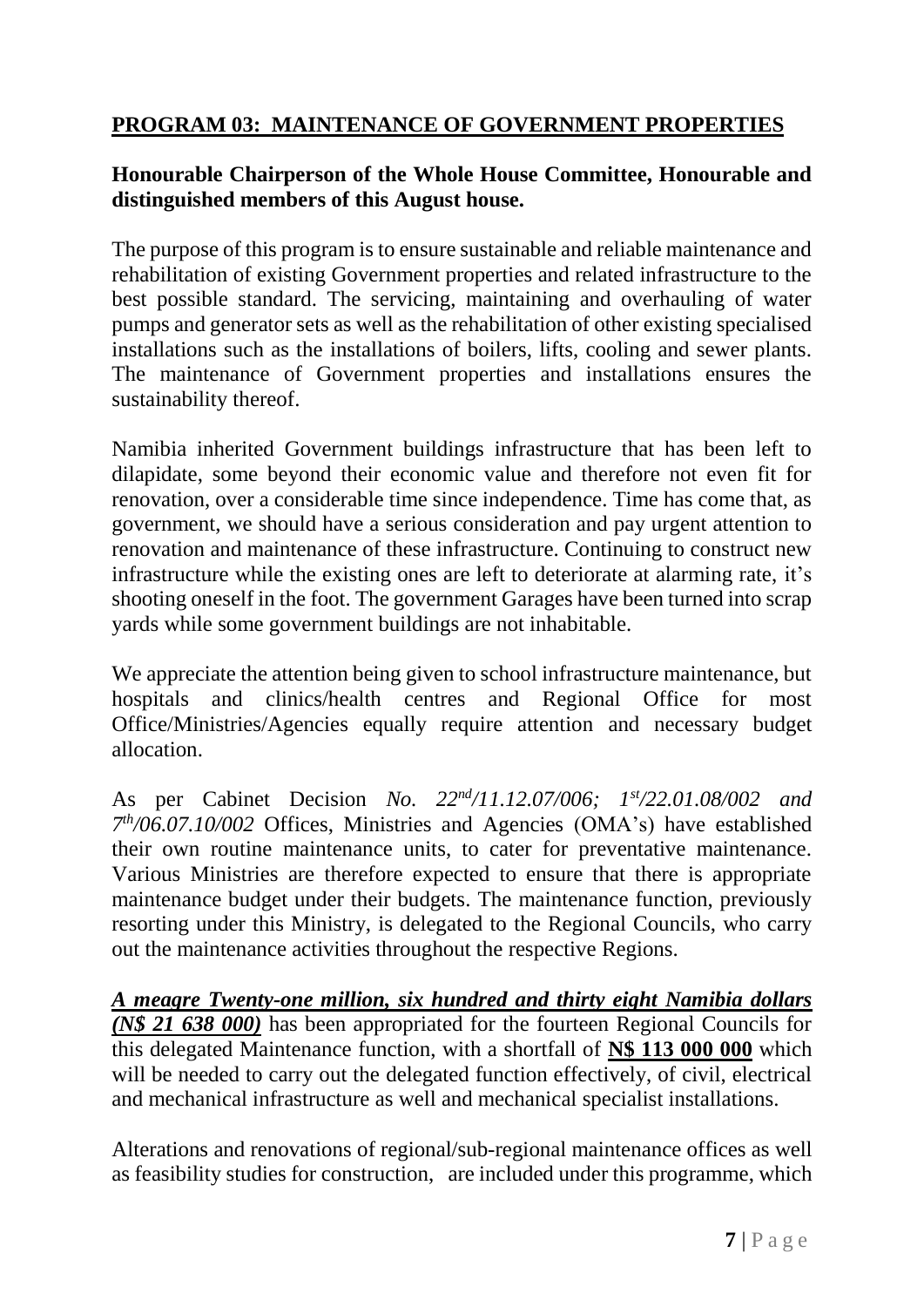will bring more services to rural community areas. During 2017/18, zero feasibility studies were carried out due to limited travel funds available (S&T). Three (3x) feasibility studies are planned for the 2018/19 financial year.

*For this program, I request an amount of two hundred thirty-nine million, three hundred and thirteen thousand Namibia dollars (N\$ 239 313 000) to be allocated to the Maintenance of Government Properties programme.*

### **PROGRAM 04: PROVISION OF STOCK AND REPRODUCTION SERVICES**

## **Honourable Chairperson of the Whole House Committee, Honourable and distinguished members of this August house.**

The purpose of this program is to facilitate the provision of standard stock, auction services and reproduction services to all OMA's. The revenue generated from auctions during the 2017/18 financial year was N\$ 6 933 129. There were 12 auctions conducted during the said financial year. A massive drop from the previous years of N\$17 369 400. The main contributing factor to this drop was the limited travelling funds available (S&T). To ensure an effective auction service for the 2018/19 financial year, an additional **N\$ 400 000 will be needed for travelling (S&T) by the auction services team.** The amount of **N\$ 2 400 000**  has been appropriated for the rentals of the reproduction machines, with a shortfall of **N\$ 14 600 000** which will be needed to meet our contractual obligations for the 2018/19 financial year.

*For this program, I request an amount of thirty-four million, three hundred and thirty-seven thousand Namibia dollars (N\$ 34 337 000) to be allocated to the provision of Stock and Reproduction services programme.*

#### **PROGRAM 05: HORTICULTURAL SERVICES PROVISION**

## **Honourable Chairperson of the Whole House Committee, Honourable and distinguished members of this August house.**

The purpose of this programme is to facilitate the provision of horticultural services at government office buildings and service centres; maintain existing landscape gardens and to create new ones where needed; as well as to promote greener environment to all existing and newly established government buildings.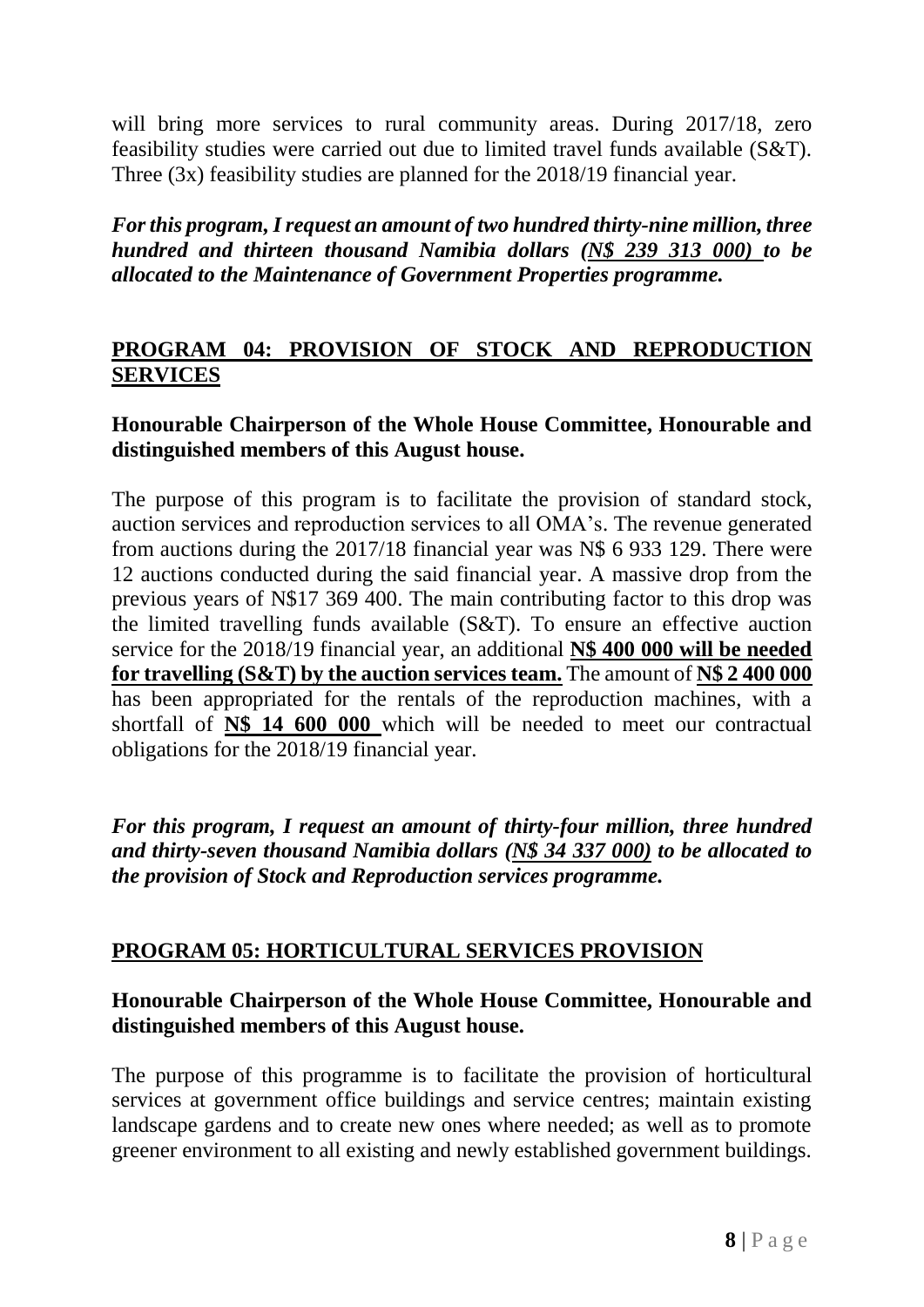The Ministry performs activities such as planning, layout, planting, watering, fertilizing, pruning, cleaning, supply and maintenance of pot plants, maintenance of swimming pools and provide plants for decorations during the commemoration and celebration of National events, under this programme.

*For this program, I request an amount of thirteen million, eight hundred and twenty-one thousand Namibia dollars (N\$ 13 821 000) to be allocate to horticultural Services provision programme.*

## **PROGRAM 06: POLICY CO-ORDINATION AND SUPPORT SERVICES**

### **Honourable Chairperson of the Whole House Committee, Honourable and distinguished members of this August house.**

The purpose of this programme is to provide, direct, coordinate and supervise the activities of the Ministry including the Parastatals enterprises, as well as to provide support in auxiliary services, finance and personnel affairs, and be accountable for the administration thereof. As per the Ministerial establishment report dated 19th February 2018; the current total positions was 2879 positions. Out of these 2879 only 2054 positions are filled, representing a 71.3% of position filled. The remaining **825 (28.6%) positions remain vacant**. The reasons for these vacancies not filled was due to the directive to freeze all vacancies as per the Public Circular: No. 11of 2017 to support the curbing of the wage bill. However, these vacant positions not filled are posing a huge impact on the Ministry's operations, crippling the service delivery.

Other activities under this Programme, are to provide and ensure stable, reliable, sustainable and cost-effective Information and Communication Technology (ICT) services, to establish and maintain a sustainable network infrastructure, computer hardware and software and technical support services.

This Programme also oversees the implementation of the Ministerial Wellness Programmes to ensure awareness of general health.

*For this program, I request an amount of seventy-six million, and forty- six thousand Namibia dollars (N\$ 76 046 000) to be allocate to Policy-ordination and Support Services programme.*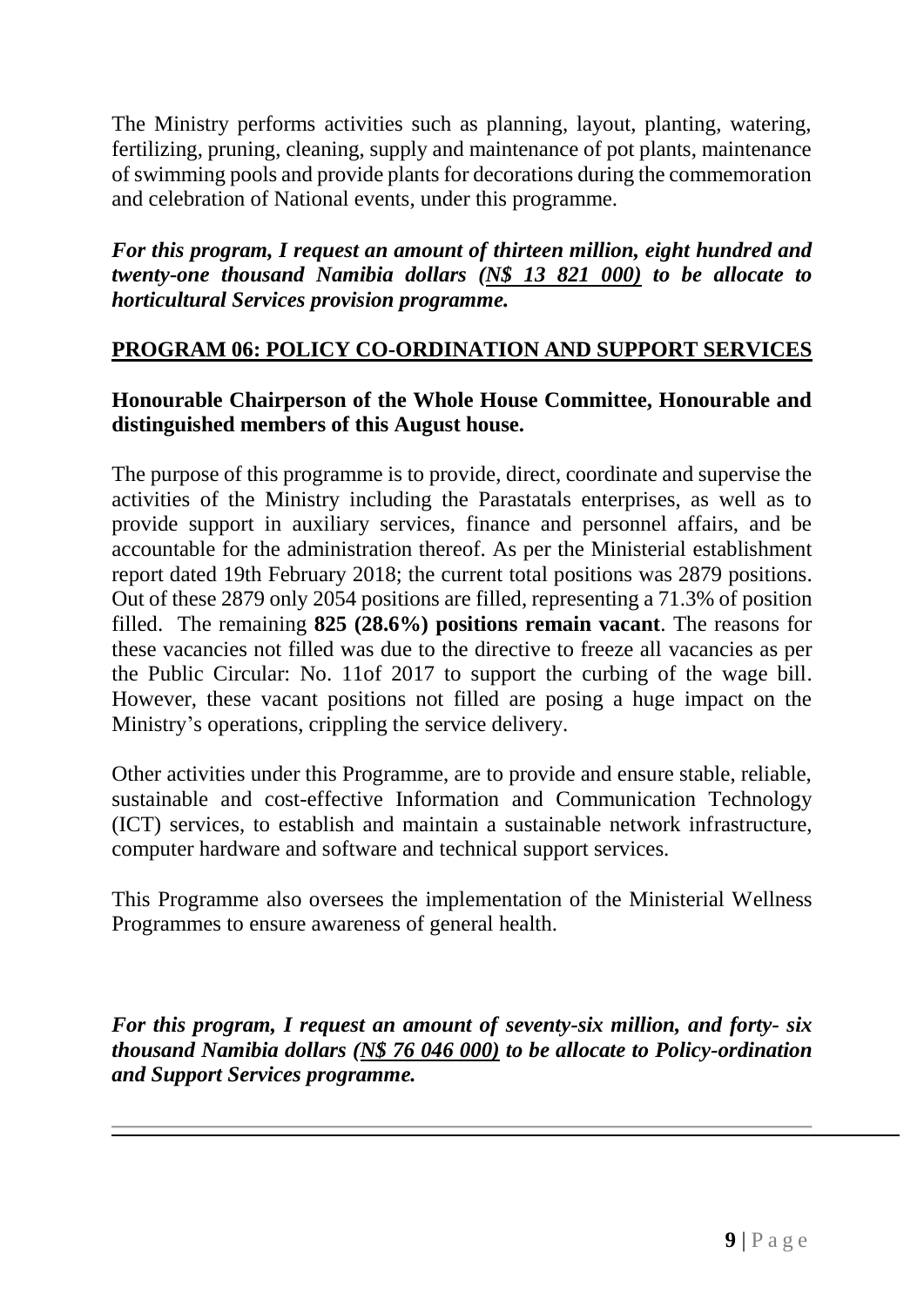## **2. SUMMARY VOTE 23 – WORKS FINANCIAL YEAR 2018/19**

| <b>PROGRAM</b><br><b>P-CODE</b>      |                | <b>BUDGET</b><br><b>ALLOCATION -</b> | <b>BUDGET</b><br><b>ALLOCATION -</b><br>OPERATIONAL (N\$) DEVELOPMENT (N\$) | TOTAL (N\$) |  |
|--------------------------------------|----------------|--------------------------------------|-----------------------------------------------------------------------------|-------------|--|
| <b>Construction and</b>              |                |                                      |                                                                             |             |  |
| <b>Building Regulations</b><br>(GRN) | 1              | 13 821 000                           | 0                                                                           | 13 821 000  |  |
| <b>PROVISION OF OFFICE</b>           |                |                                      |                                                                             |             |  |
| <b>ACCOMMODATION</b>                 | $\overline{2}$ | 32 620 000                           | 1 717 000                                                                   | 34 337 000  |  |
| <b>REQUIREMENTS</b>                  |                |                                      |                                                                             |             |  |
| <b>MAINTENANCE OF</b>                |                |                                      |                                                                             | 239 313 000 |  |
| <b>GOVERNMENT</b>                    | 3              | 226 892 000                          | 12 421 000                                                                  |             |  |
| <b>PROPERTIES</b>                    |                |                                      |                                                                             |             |  |
| <b>PROVISION OF STOCK</b>            |                |                                      |                                                                             | 213 015 000 |  |
| <b>AND REPRODUCTION</b>              | 4              | 212 815 000                          | 200 000                                                                     |             |  |
| <b>SERVICES</b>                      |                |                                      |                                                                             |             |  |
| <b>HORTICULTURAL</b>                 | 5              | 80 310 000                           | 5 395 000                                                                   | 85 705 000  |  |
| <b>SERVICES PROVISION</b>            |                |                                      |                                                                             |             |  |
| POLICY CO-ORDINATION                 | 6              | 74 402 000                           | 1644000                                                                     | 76 046 000  |  |
| <b>AND SUPPORT SERVICES</b>          |                |                                      |                                                                             |             |  |
|                                      | 662 237 000    |                                      |                                                                             |             |  |

*For this VOTE 23, I am requesting a total amount of six hundred sixty-two million, two hundred thirty-seven thousand Namibia dollars (N\$ 662 237 000).*

**I thank you for listening, and your consideration and approval of the 2018/2019 budget for Vote 23: Department of Works.**